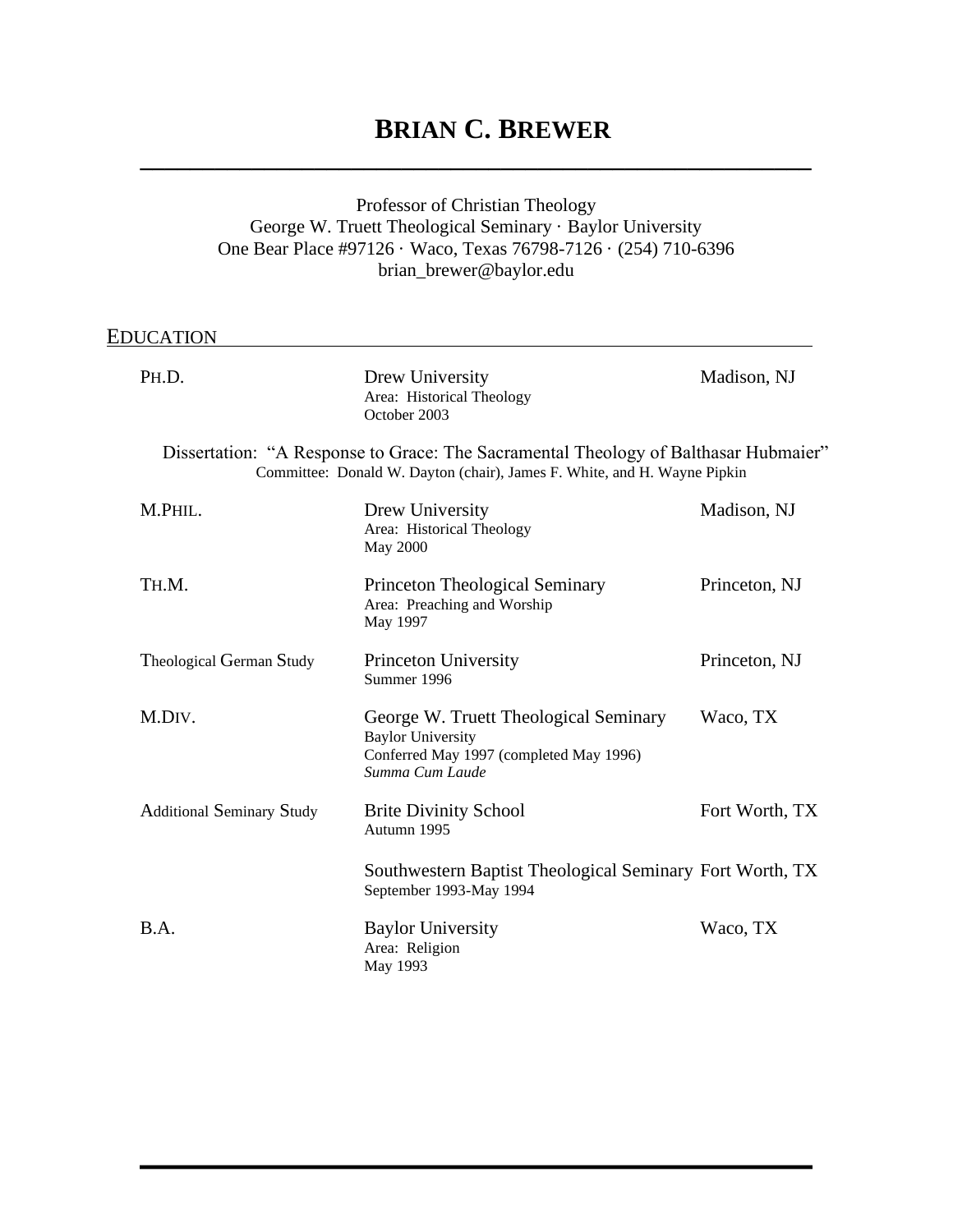#### ACADEMIC EXPERIENCE

- Professor of Christian Theology, George W. Truett Theological Seminary, Baylor University, Waco, TX (March 2019 – present)
- Associate Professor of Christian Theology, George W. Truett Theological Seminary, Baylor University, Waco, TX (August 2013 – March 2019)
- Assistant Professor of Christian Theology, George W. Truett Theological Seminary, Baylor University, Waco, TX (June 2007 – July 2013)
- Adjunct Professor of History, Fairleigh Dickinson University, Madison, NJ (Fall 2000).
- Graduate Research Assistant, *Ancient Christian Commentary on Scripture* Project, Thomas C. Oden, General Editor, Drew University (Sept. 1997-May 1999).
- Graduate Teaching Assistant to the Associate Dean, Dr. J. Bradley Creed, George W. Truett Theological Seminary, Baylor University (Jan. – May 1996).

#### CHURCH EXPERIENCE

Interim Pastor, River Oaks Baptist Church, Houston, Texas (September 2019-present)

Interim Pastor, First Baptist Church, Round Rock, TX (April 2014-May 2015)

Interim Pastor, Woodlawn Baptist Church, Austin, TX (September 2012-December 2013)

Interim Pastor, Central Baptist Church, Livingston, TX (February 2011-March 2012)

Senior Pastor, Northminster Baptist Church, Jackson, MS (September 2005-May 2007)

Senior Pastor, Spring Creek Baptist Church, Oklahoma City, OK (April 2001- August 2005)

Pastoral Intern, Wilshire Baptist Church, Dallas, TX (June 1995 – December 1995)

Youth Director, Westminster Presbyterian Church, Fort Worth, TX (June 1994-August 1995)

Youth Director, Grace Presbyterian Church, Temple, TX (May 1992 – May 1993)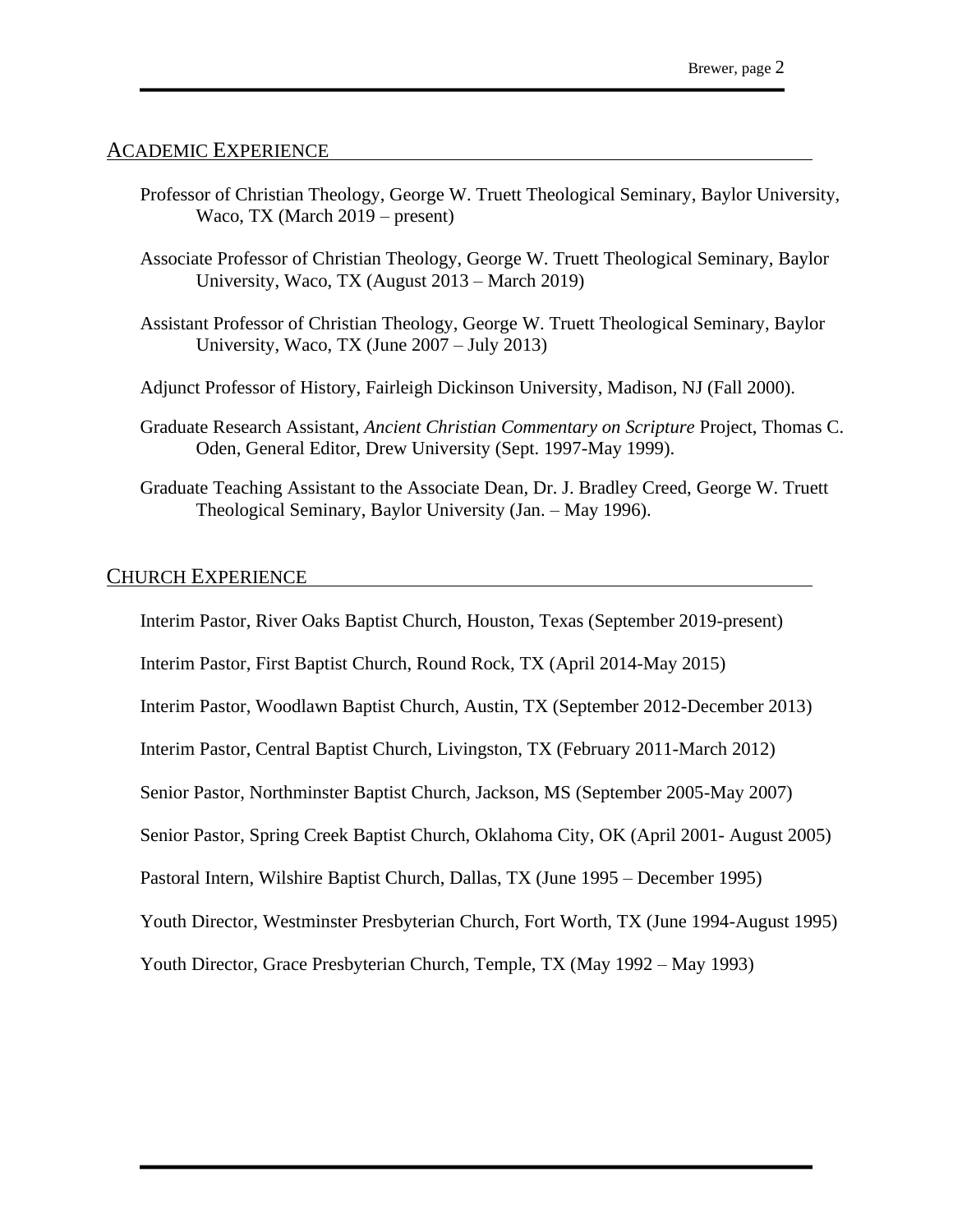#### RESEARCH & TEACHING INTERESTS

Reformation History **Anabaptist History & Theology** Theology of Martin Luther Early Baptist History & Theology Sacramental Theology Liturgical & Homiletical Theology Theology of John Calvin History and Practice of Worship

## COURSES TAUGHT

Continental Reformation – Martin Luther (Ph.D. seminar – Baylor Religion Dept.)

Studies in Historical Theology – John Calvin (Truett Seminary)

Studies in Historical Theology – Martin Luther (Truett Seminary)

Studies in Historical Theology - Anabaptist Theology (Truett Seminary)

Christian Texts and Traditions 2 (Reformation and Post-Reformation Period) (Truett)

Constructive Theology – Death and Resurrection (Truett Seminary)

Christian Worship (Truett Seminary)

Studies in Systematic Theology - Reformation Martyrdom (Truett Seminary)

Studies in Twentieth Century Theology – Karl Barth (Truett Seminary)

Living the Kingdom: Ecclesiology and Worship (D.Min. seminar – Truett Seminary)

Research for Ministry and Spiritual Formation (D.Min. seminar – Truett Seminary)

Theological Capstone – Baptism (Truett Seminary)

Theological Capstone – Death and Resurrection (Truett Seminary)

Introduction to Christian Theology (Truett Seminary)

Introduction to Western Civilization: Foundations of the Modern World (Fairleigh Dickinson University)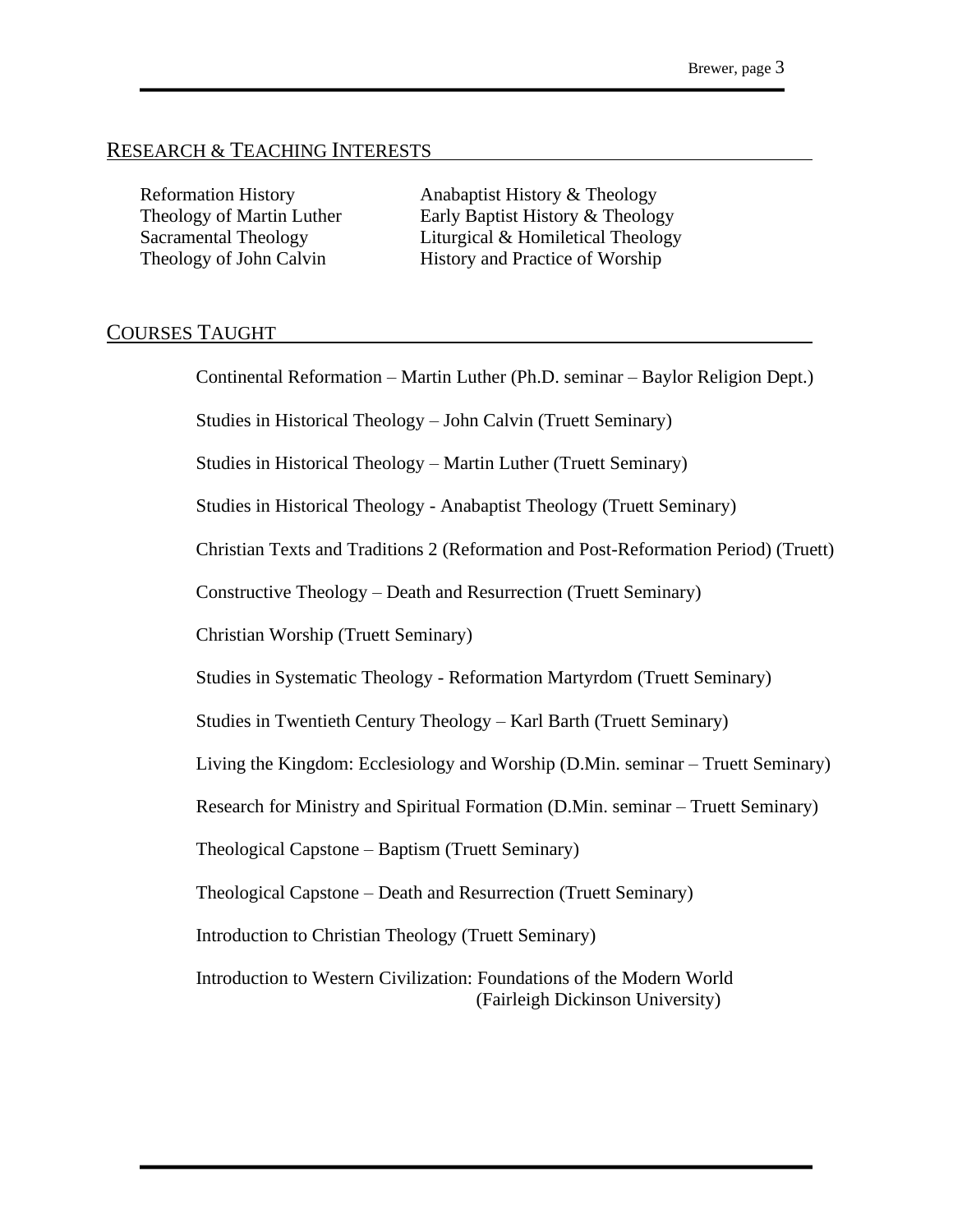#### PUBLICATIONS – BOOKS

- *The Reformation of Worship: How Early Protestants Renewed the Sunday Service.* Grand Rapids: Baker Academic (under contract - book in progress).
- ed., *T&T Clark Handbook of Anabaptism*. London: T&T Clark International/Bloomsbury (under contract – volume in process).
- ed. with David M. Whitford, *Calvin and the Early Reformation,* Studies in Medieval and Reformation Traditions Series, volume 219. Leiden: Brill (2019 electronic; 2020 print).
- *Martin Luther and the Seven Sacraments: A Contemporary Protestant Reappraisal.* Grand Rapids: Baker Academic, 2017.
- *A Pledge of Love: The Anabaptist Sacramental Theology of Balthasar Hubmaier*, Studies in Christian History and Thought Monograph Series. Milton Keynes, England: Paternoster Press, 2012.
- ed., *Distinctly Baptist: Proclaiming Identity in a New Generation.* Valley Forge, PA: Judson Press, 2011.

## PUBLICATIONS - ARTICLES, BOOK CHAPTERS, & ENCYLOPEDIA ENTRIES

- "Luther's Influence on the Anabaptists," in Brian C. Brewer, ed., *T&T Clark Handbook of Anabaptism* London: T&T Clark International/Bloomsbury, anticipated spring 2021.
- "Those Satanic Anabaptists': Calvin, Soul Sleep and the Search for an Anabaptist Nemesis," in Brian C. Brewer and David M. Whitford, eds., *Calvin and the Early Reformation* (Leiden: Brill, 2019), 125-154.
- Foreword, *A Basic Christian Theology* by A.J. Conyers (South Bend, IN: St. Augustine's Press, 2019), xi-xv.
- New Preface, *Balthasar Hubmaier: Theologian of Anabaptism*, Classics of the Radical Reformation series (Walden, NY: Plough Publishing House, 2019), *xi-xvi*.
- "The Anabaptists," in *Martin Luther in Context*, David M. Whitford, ed. (New York: Cambridge University Press, 2018), 375-82.
- "Conference: 'Jews, Christians, and Muslims in the Reformation Era,' Nuremberg, Germany," *Sixteenth Century Journal* (Winter 2017): 985-86.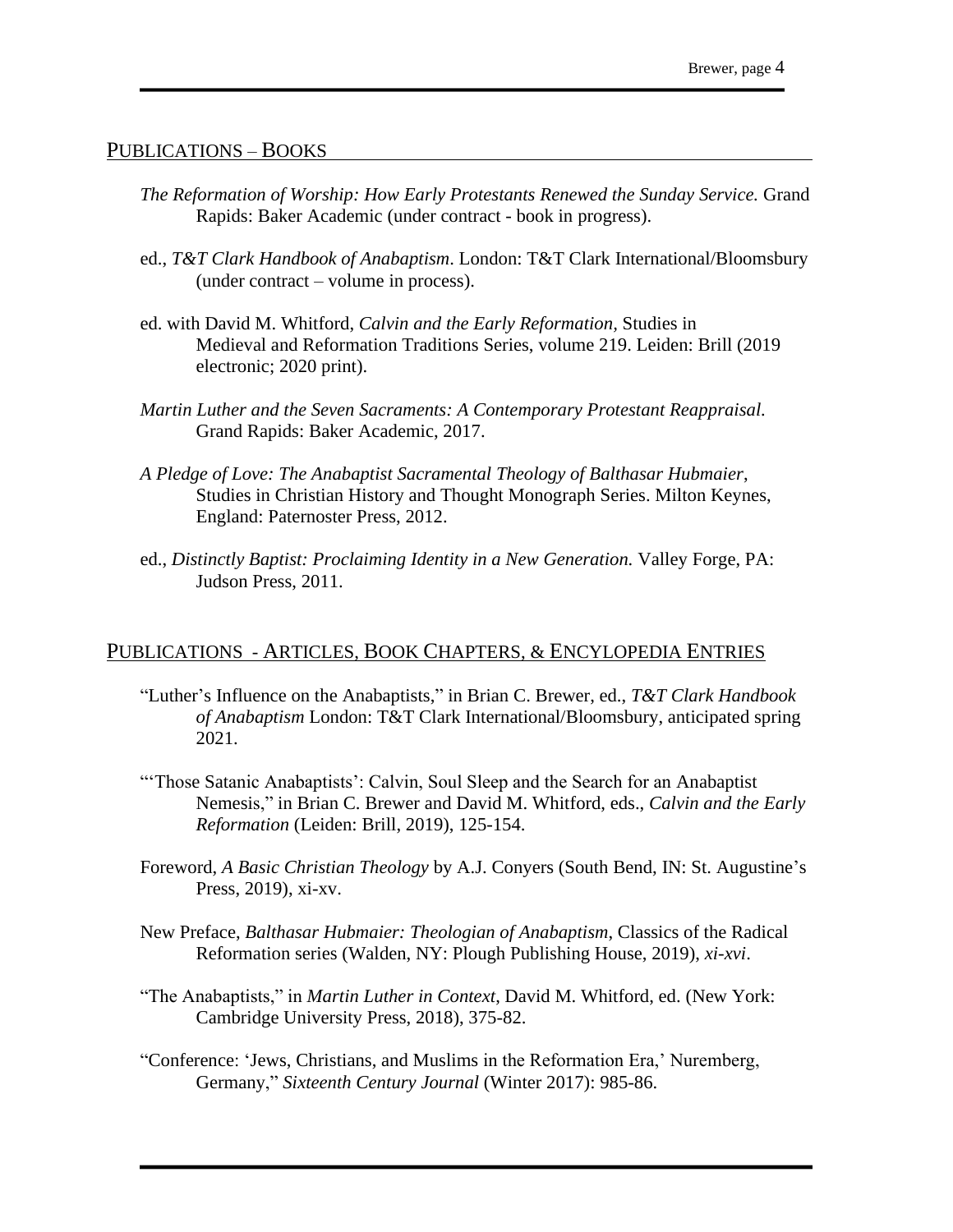- "Anabaptism," in *Encyclopedia of Martin Luther and the Reformation*, Mark A. Lamport, ed. (Lanham, MD: Rowman and Littlefield Publishers, 2017): 15-17.
- "Baptist Churches," in *Encyclopedia of Martin Luther and the Reformation*, Mark A. Lamport, ed. (Lanham, MD: Rowman and Littlefield Publishers, 2017): 54-57.
- "Hubmaier, Balthasar," in *Encyclopedia of Martin Luther and the Reformation*, Mark A. Lamport, ed. (Lanham, MD: Rowman and Littlefield Publishers, 2017): 348-49.
- "Luther's Sacramental Theology," in *Encyclopedia of Martin Luther and the Reformation*, Mark A. Lamport, ed. (Lanham, MD: Rowman and Littlefield Publishers, 2017): 669-72.
- "Anabaptist Sacramentalism and Its Contemporary Appropriation," in *European Mennonites and the Challenge of Modernity over Five Centuries: Contributors, Detractors, and Adapters*, Mark Jantzen, Mary S. Sprunger, and John D. Thiesen, eds. Cornelius H. Wedel Historical Series, vol. 18 (North Newton, KS: Bethel College, 2016), 197-213.
- "The' vs. 'All:' Baptist Appropriations and Distortions of Martin Luther's Universal Priesthood," in *Luther Refracted: The Reformer's Ecumenical Legacy*, Derek Nelson and Piotr Malysz, eds. (Minneapolis: Fortress Press, 2015), 45-75.
- "The Family that Eats Together Stays Together': Reviving the Anabaptist Pledge of Christian Discipline for Baptist Congregations: A Response to Jonathan Trevor" in *Truett Journal of Church and Mission*, Vol. 8 (Submitted May 2010 – awaiting publication).
- "In Memoriam: H. Wayne Walker Pipkin (1939-2014)," in *Mennonite Quarterly Review*, vol. 88, no. 4 (October 2014), 291-292.
- "'To Defer and Not to Hasten': The Anabaptist and Baptist Appropriations of Tertullian's Baptismal Theology," *Harvard Theological Review*, vol. 106 (July 2013): 287-308.
- "Free Church Sacramentalism: A Surprising Connection Between Baptists and Anabaptists," in *Interfaces: Baptists and Others*, David W. Bebbington and Martin Sutherland, eds. (Milton Keynes, England: Paternoster Press, 2012): 3-28.
- "Down in the River to Pray: A Sermon on the Baptist Distinctive of Believer's Baptism," in *Distinctly Baptist: Proclaiming Identity in a New Generation*, Brian C. Brewer, ed. (Valley Forge: Judson Press, 2011): 131-142.
- "Evangelical Anglicanism: John Wesley's Dialectical Theology of Baptism," *Evangelical Quarterly*, vol. 83, no. 2 (April, 2011): 107-132.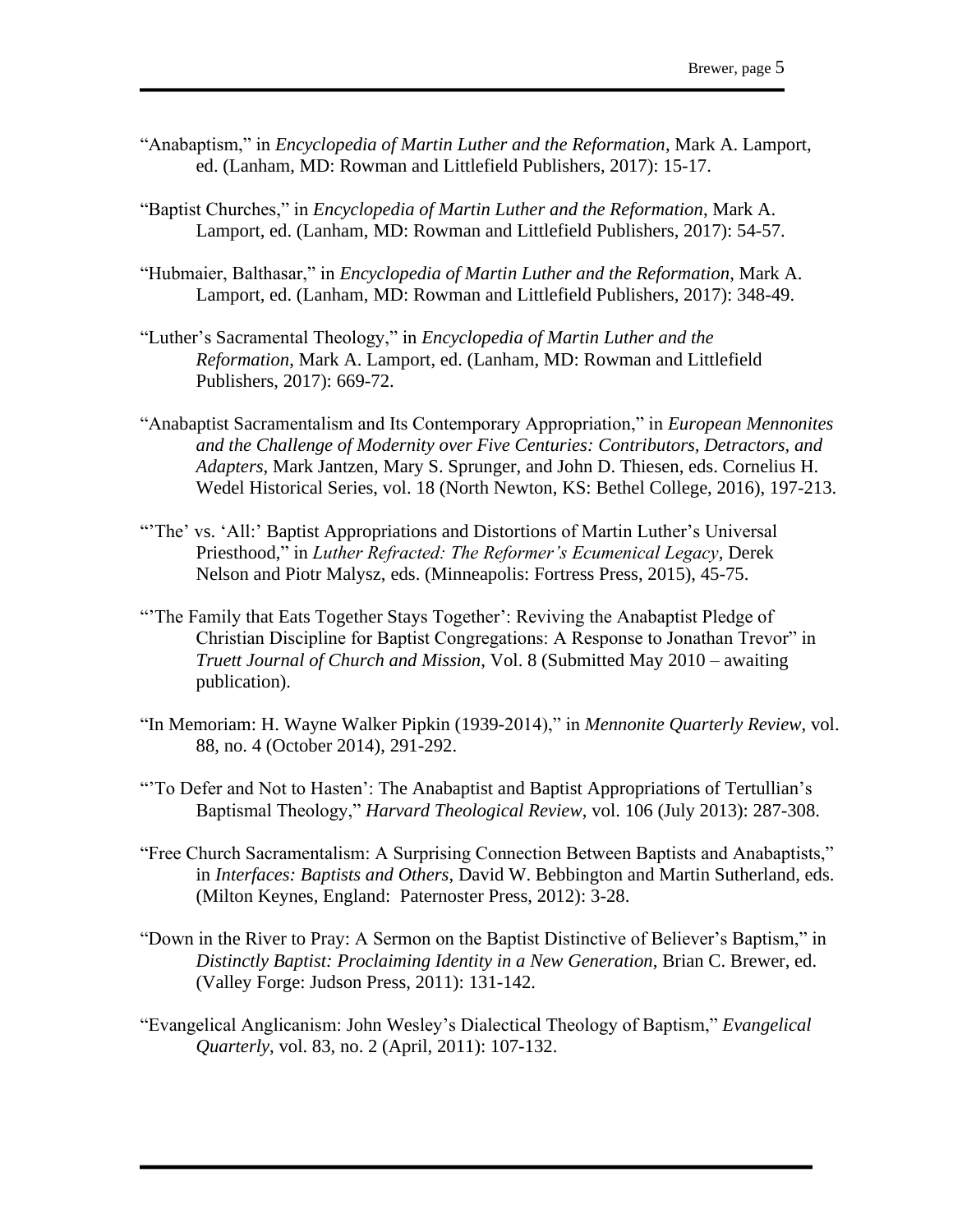- "A Baptist View of Ordained Ministry: Just a Function, or a Way of Being?," in *Baptist Faith & Witness* (*Book 4*)**,** Baptist World Alliance Quinquennium Publication 2005-2010, Paul Fiddes, ed. (Falls Church: BWA 2011): 142-176.
- "Shall We Pray?," in *The Truett Pulpit: The Community and Worship of the People of God* vol. IV (2010-2011): 149-165.
- "These are the Masks of God': Martin Luther and the Protestant Life of Vocation" in *Thriving in Babylon: Essays in Honor of A. J. Conyers*, Princeton Theological Monograph Series, David B. Capes and J. Daryl Charles, eds. (Eugene: Pickwick Publishers, 2010): 178-203.
- "Signs of the Covenant: The Development of Sacramental Thought in Baptist Circles," *Perspectives in Religious Studies*, vol. 36, no. 5 (Winter 2010): 407-420.
- "Radicalizing Luther: How Balthasar Hubmaier (Mis)Read the 'Father of the Reformation,'" *Mennonite Quarterly Review*, vol. 84, no. 1 (January 2010): 33-53.
- "Giorgio Biandrata," in *Westminster Handbook to Theologies of the Reformation,* R. Ward Holder, ed. (Louisville: Westminster/John Knox Press, 2010): 22-23.
- "Georg Blaurock," in *Westminster Handbook to Theologies of the Reformation* (Louisville: Westminster/John Knox Press, 2010): 24.
- "Commandments," in *Westminster Handbook to Theologies of the Reformation* (Louisville: Westminster/John Knox Press, 2010): 42.
- "Dirck Volkertszoon Coornhert," in *Westminster Handbook to Theologies of the Reformation* (Louisville: Westminster/John Knox Press, 2010): 48-49.
- "Creation," in *Westminster Handbook to Theologies of the Reformation* (Louisville: Westminster/John Knox Press, 2010): 54.
- "Balthasar Hubmaier," in *Westminster Handbook to Theologies of the Reformation* (Louisville: Westminster/John Knox Press, 2010): 84.
- "Hans Hut," in *Westminster Handbook to Theologies of the Reformation* (Louisville: Westminster/John Knox Press, 2010): 86.
- "Index Librorum Prohibitorum," in *Westminster Handbook to Theologies of the Reformation* (Louisville: Westminster/John Knox Press, 2010): 89.
- "Kingdom of God," in *Westminster Handbook to Theologies of the Reformation* (Louisville: Westminster/John Knox Press, 2010): 98.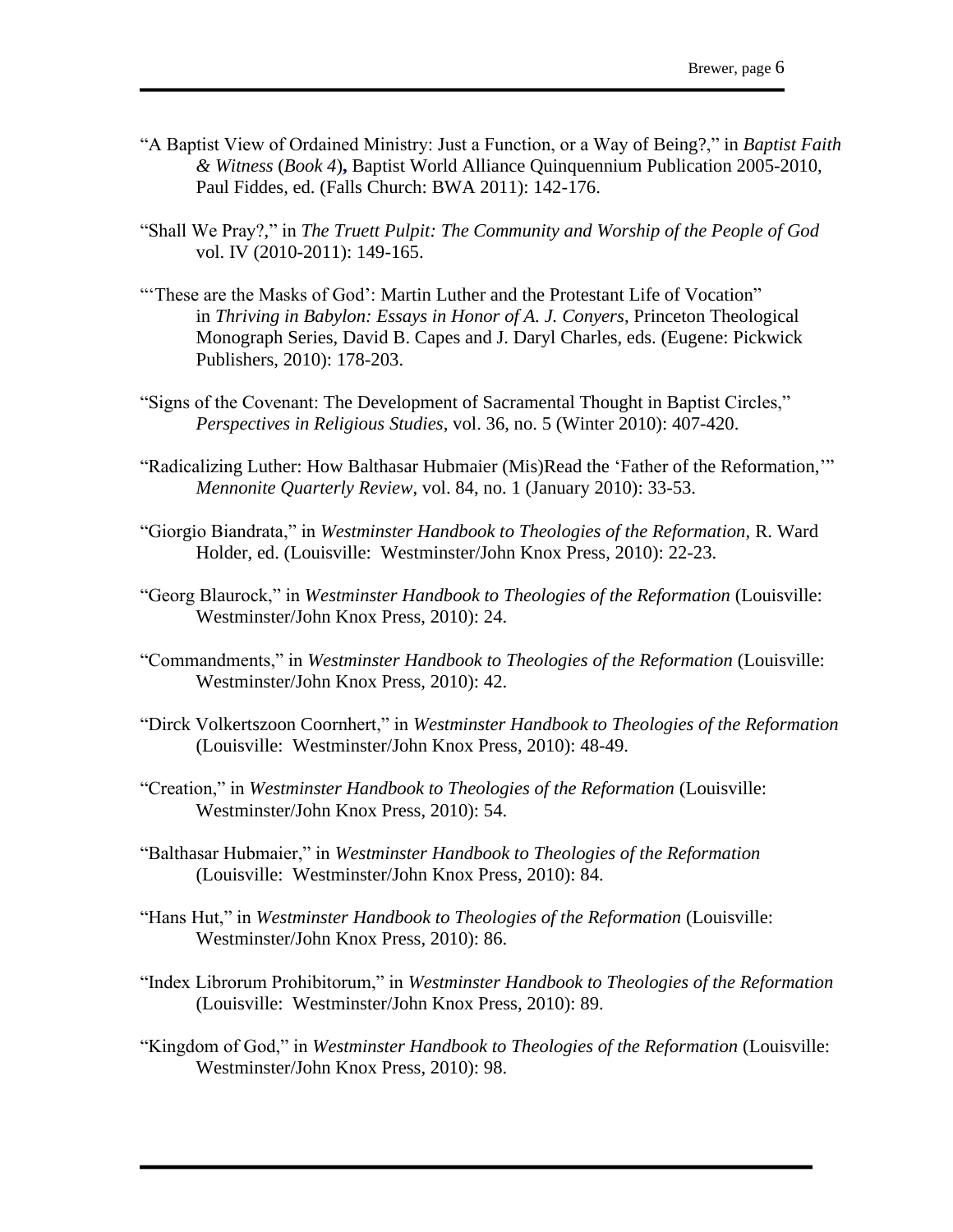- "Pilgram Marpeck," in *Westminster Handbook to Theologies of the Reformation* (Louisville: Westminster/John Knox Press, 2010): 107.
- "Merit," in *Westminster Handbook to Theologies of the Reformation* (Louisville: Westminster/John Knox Press, 2010): 112-113.
- "Münster," in *Westminster Handbook to Theologies of the Reformation* (Louisville: Westminster/John Knox Press, 2010): 115.
- "Perfection," in *Westminster Handbook to Theologies of the Reformation* (Louisville: Westminster/John Knox Press, 2010): 123.
- "Righteousness," in *Westminster Handbook to Theologies of the Reformation* (Louisville: Westminster/John Knox Press, 2010): 139-40.
- "Michael Sattler," in *Westminster Handbook to Theologies of the Reformation* (Louisville: Westminster/John Knox Press, 2010): 145.
- "Michael Servetus," in *Westminster Handbook to Theologies of the Reformation* (Louisville: Westminster/John Knox Press, 2010): 150-51.
- "A Baptist View of Ordained Ministry: A function or a way of being?," Part 2 *Baptist Quarterly* [London] vol. 43, no. 4 (October 2009): 221-28.
- "A Baptist View of Ordained Ministry: A function or a way of being?," Part 1 *Baptist Quarterly* [London] vol. 43, no. 3 (July 2009): 154-69.
- "Johann Arndt: Reconsidering the Renovative Lutheran," *Covenant Quarterly* (November 2002): 20-36.
- "Hymns of Invitation in the Baptist Tradition: A Historical and Theological Comparison of American and Southern Baptist Hymns," in *The Hymn: A Journal of Congregational Song* (July 2000): 28-37.

# PUBLICATIONS IN PROGRESS

- "Diping  $Y^e$  Body into  $Y^e$  Water': The History and Significance of Immersion Baptism Since the Sixteenth Century" (to be under review, *Studia Liturgica,* Fall 2020).
- "Mr. Blunt goes to Amsterdam: The Anabaptist Influence on the Particular Baptists," (to be under review, *Baptist Quarterly* (London), Fall 2020.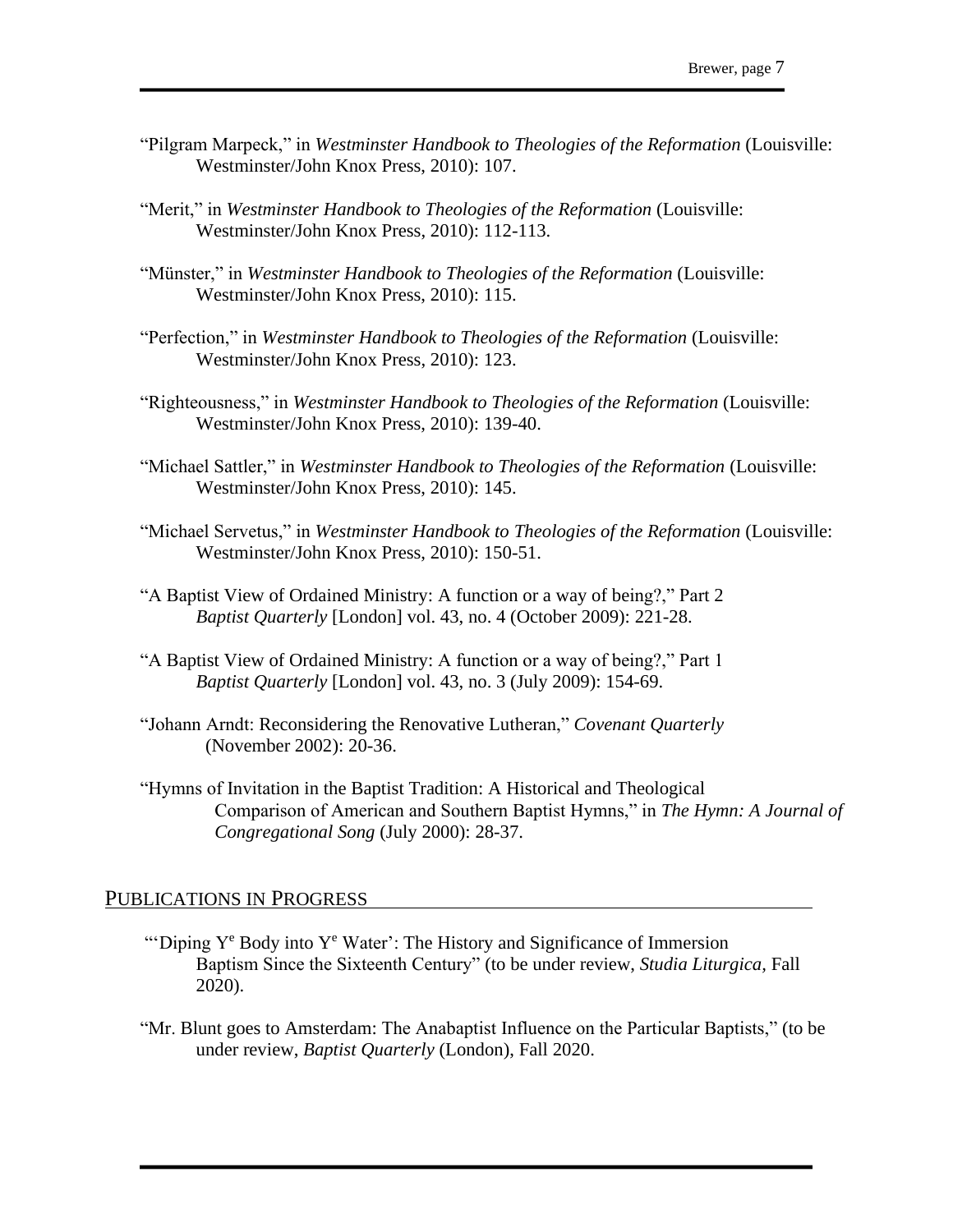"Zwingli's Proto-Anabaptist Convictions: History or Mythology?," *Mennonite Quarterly Review* (to be submitted – summer 2020).

#### PREVIOUS PRESENTATIONS

- "The Almost and Most Important Sacrament: The Place of Preaching among the Reformers," at the *Sixteenth Century Society and Conference,* St. Louis, Missouri, October 19, 2019.
- "The Word will be Taught Unsullied': Preaching and Sacrament among Magisterial and Anabaptist Reformers" at the *Sixteenth Century Society and Conference*, Milwaukee, Wisconsin, October 27, 2017.
- Featured Associate Professor Presenter, *Roundtable Seminar for Newly Appointed Faculty*, Association of Theological Schools Roundtable Seminar, Chicago, IL, Oct. 6-8, 2017.
- "Those Satanic Anabaptists': Calvin, Soul Sleep and the Search for an Anabaptist Nemesis," at the *Calvin Studies Society Colloquium*, Baylor University, March 17, 2017.
- "'A Man-made Fiction among Divine Things:' Martin Luther's Reform of Priestly Ordination" at the *Sixteenth Century Society and Conference*, Bruges, Belgium, August 20, 2016.
- "Martin Luther and the Protestant Life of Vocation," to the Conyers Scholars, Baylor University, March 17, 2016.
- "'If nonsense is spoken anywhere, this is the very place': Luther on Extreme Unction and the Reformation of Pastoral Care," *Sixteenth Century Society and Conference,* Vancouver, British Columbia, October 23, 2015.
- "The' vs. 'All:' The Baptist Appropriation and Distortion of Martin Luther's Universal Priesthood," for "The Ecumenical Luther Conference," Wabash College, August 12, 2014.
- "The Once Third Protestant Sacrament: Luther and the Act of Penance," *Sixteenth Century Society and Conference*, San Juan, Puerto Rico, October 29, 2013.
- "Was Ulrich Zwingli a Closet Anabaptist?," Tenure Lecture, George W. Truett Theological Seminary, Baylor University, April 9, 2013.
- "Proclaiming Baptist Distinctives: How to Do It and Why It's Crucial," workshop for *Go to a New Land: Journeying Toward God*, sponsored by the American Baptist Missionary Board, Orlando, FL, January 24, 2012.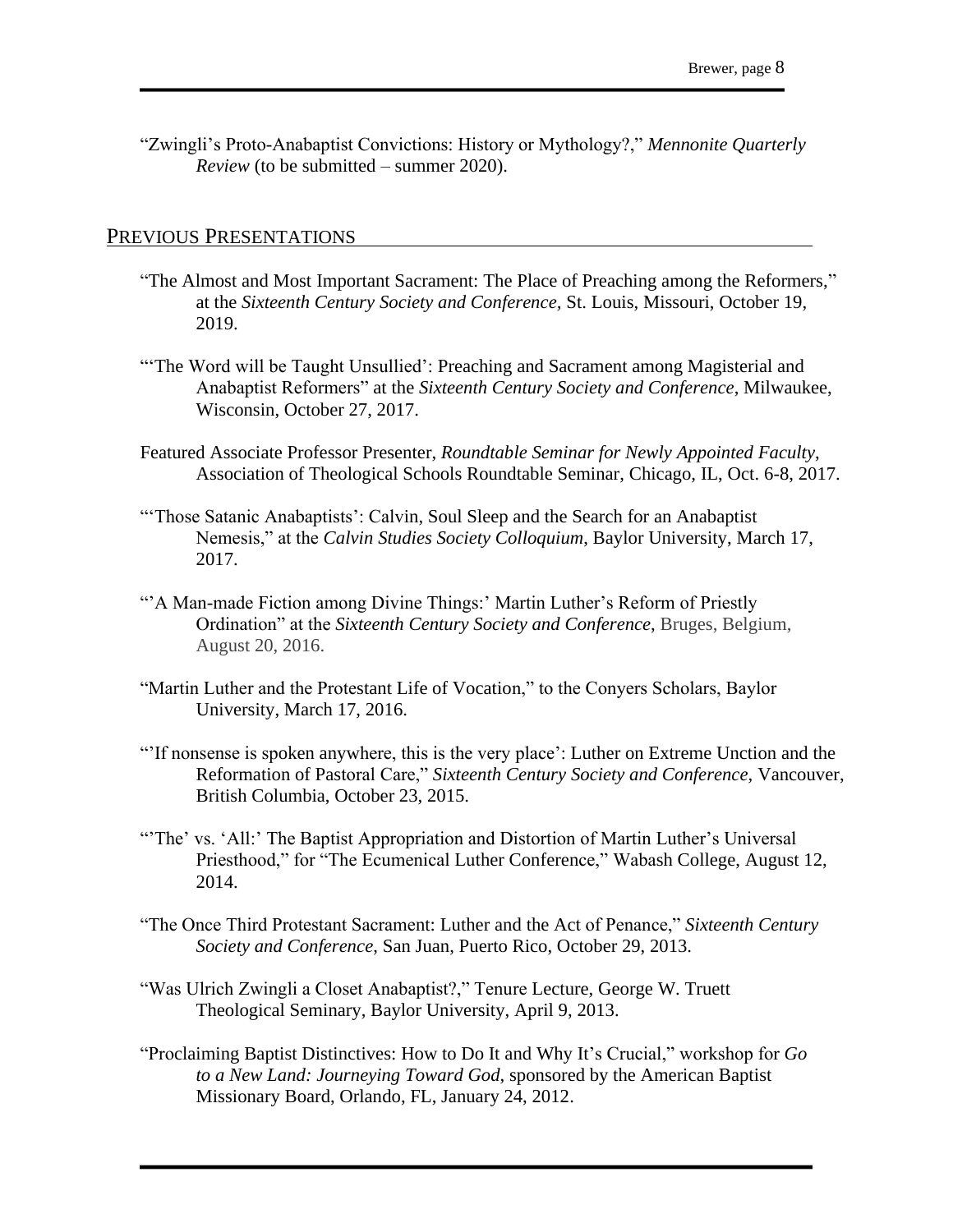- "Zwingli's Early Anabaptist Convictions: History or Mythology?," Sixteenth Century Society and Conference, Ft. Worth, Texas, October 28, 2011.
- "'To Defer and Not to Hasten': The Anabaptist and Baptist Appropriation of Tertullian's Baptismal Theology," Reformation Studies Colloquium, University of St. Andrews, St. Andrews, Scotland, September 7, 2010.
- "Anabaptist Sacramentalism and Its Contemporary Appropriation," Marginal or Mainstream?: Anabaptists, Mennonites and Modernity in European Society, Bethel College, North Newton, Kansas, June 25, 2010.
- "Free Church Sacramentalism: A Surprising Connection Between Baptists and Anabaptists," Plenary paper given at the International Conference on Baptist Studies, Whitley College, Melbourne, Australia, July 16, 2009.
- "Radicalizing Luther: How Balthasar Hubmaier (Mis)Read the 'Father of the Reformation,'" Sixteenth Century Society and Conference, St. Louis, Missouri, Oct. 25, 2008.
- "A Baptist View of Ordained Ministry: Just a function, or a way of being?," Joint Session of the Doctrine and Interchurch Commission, the Church Leadership Commission, and the Baptist Heritage and Identity Commission, Baptist World Alliance Annual Meeting, Prague, Czech Republic, July 22, 2008.
- "The History of Immersion Baptism Since the Reformation," Baylor Historical Studies Colloquium, March 28, 2008.
- "The Pastor as Theologian: What Athanasius Can Teach the Minister," George W. Truett Theological Seminary, Baylor University, January 18, 2007.
- "Jesus' Family," Fall Assembly, Cooperative Baptist Fellowship of Mississippi, Twin Lakes Conference Center, Florence, Mississippi, September 30, 2006.
- "Evangelical Anglicanism: John Wesley's Dialectical Theology of Baptism," at Southwest Commission on Religious Studies, American Academy of Religion, 2003.
- "Of Toy Gardens and Joy: The Psychology of Conversion in the Early Life of C.S. Lewis," at *The Inklings: Religious and Literary Reflections* Conference, Drew University, 1998.

# OTHER PUBLICATIONS

Review. *Luther for Evangelicals: A Reintroduction*, by Paul R. Hinlicky. *Dialog: A Journal of Theology* (forthcoming – 2020).

Footnote Editor. *I & II Corinthians. Ancient Christian Commentary on Scripture,* vol. VII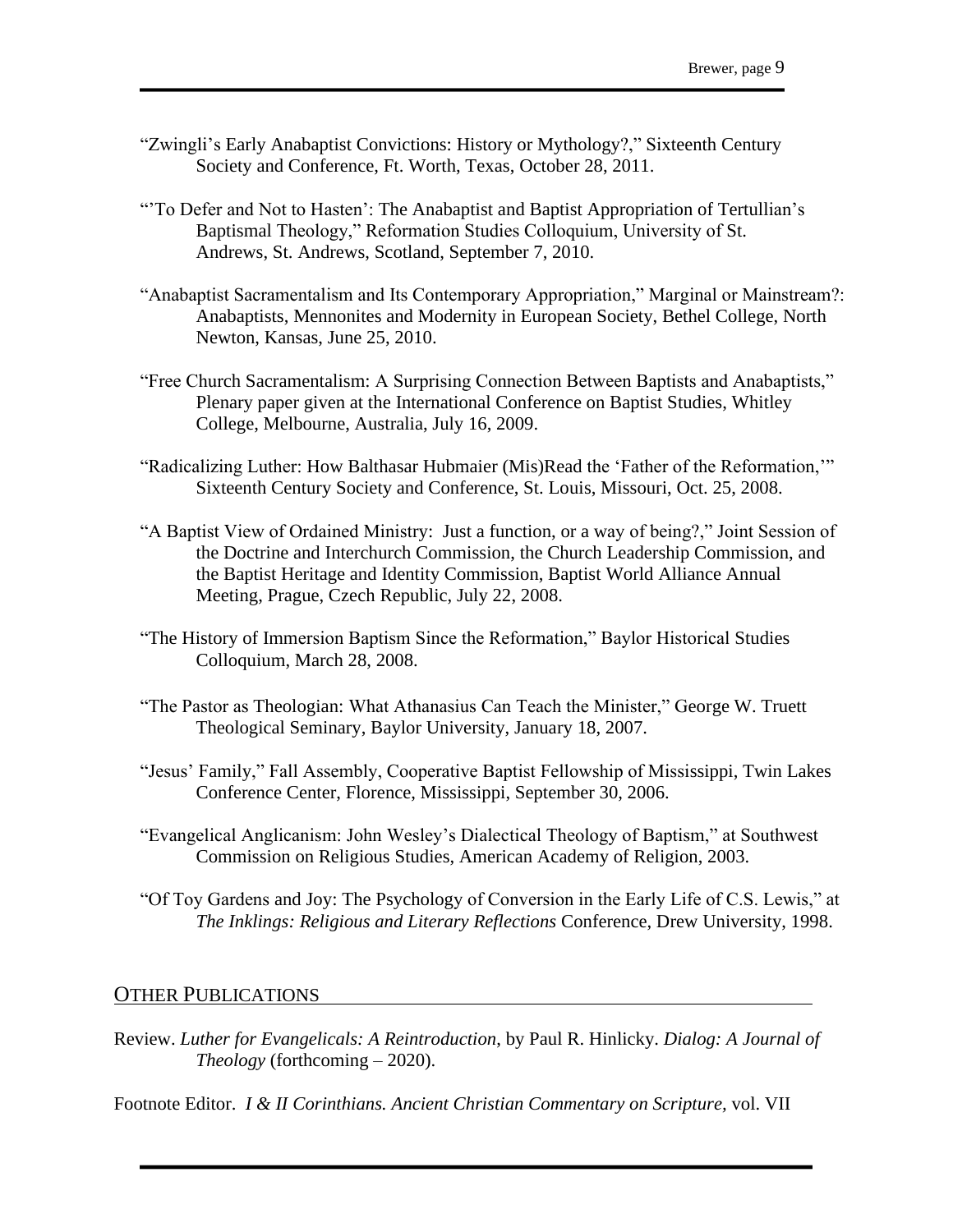(InterVarsity Press, 1999).

Review. *An Evangelical Theology of Preaching*, by Donald English. *Koinonia* (Spring & Fall 1997), 156-159.

## PROFESSIONAL HONORS & AFFILIATIONS

Member, Doctrine and Unity Commission, Baptist World Alliance (2017-present)

Member, Academic and Theological Education Workgroup, Baptist World Alliance (2005- 2010)

Member, American Academy of Religion (1999-present)

Member, American Society of Church History (2007-present)

Member, Conference on Faith and History (2008-present)

- Member, Doctrine and Interchurch Cooperation Commission, Baptist World Alliance (2005- 2010)
- Member, Ecclesiastical History Society (2008-present)

Member, Karl Barth Society of North America (1998-present)

Member, Mennonite Historical Society (2007-present)

Member, National Association of Baptist Professors of Religion (2008-present)

Member, Sixteenth Century Society and Conference (2008-present)

## AWARDS, GRANTS & CONTINUING EDUCATIONAL ACTIVITIES

- Co-Principal Investigator, "Sports and Preaching: Theological Expository Preaching for the Church on the Spectacle of Sports," Louisville Institute Grant Proposal (2018-current), with colleagues John B. White and Scott M. Gibson.
- Nominated by Truett Seminary Faculty for Outstanding Tenured Faculty Research Award Baylor University (February 2018)
- Featured Speaker, Roundtable Seminar for Newly Appointed Faculty, Association of Theological Schools, Chicago, IL (Oct. 6-8, 2017)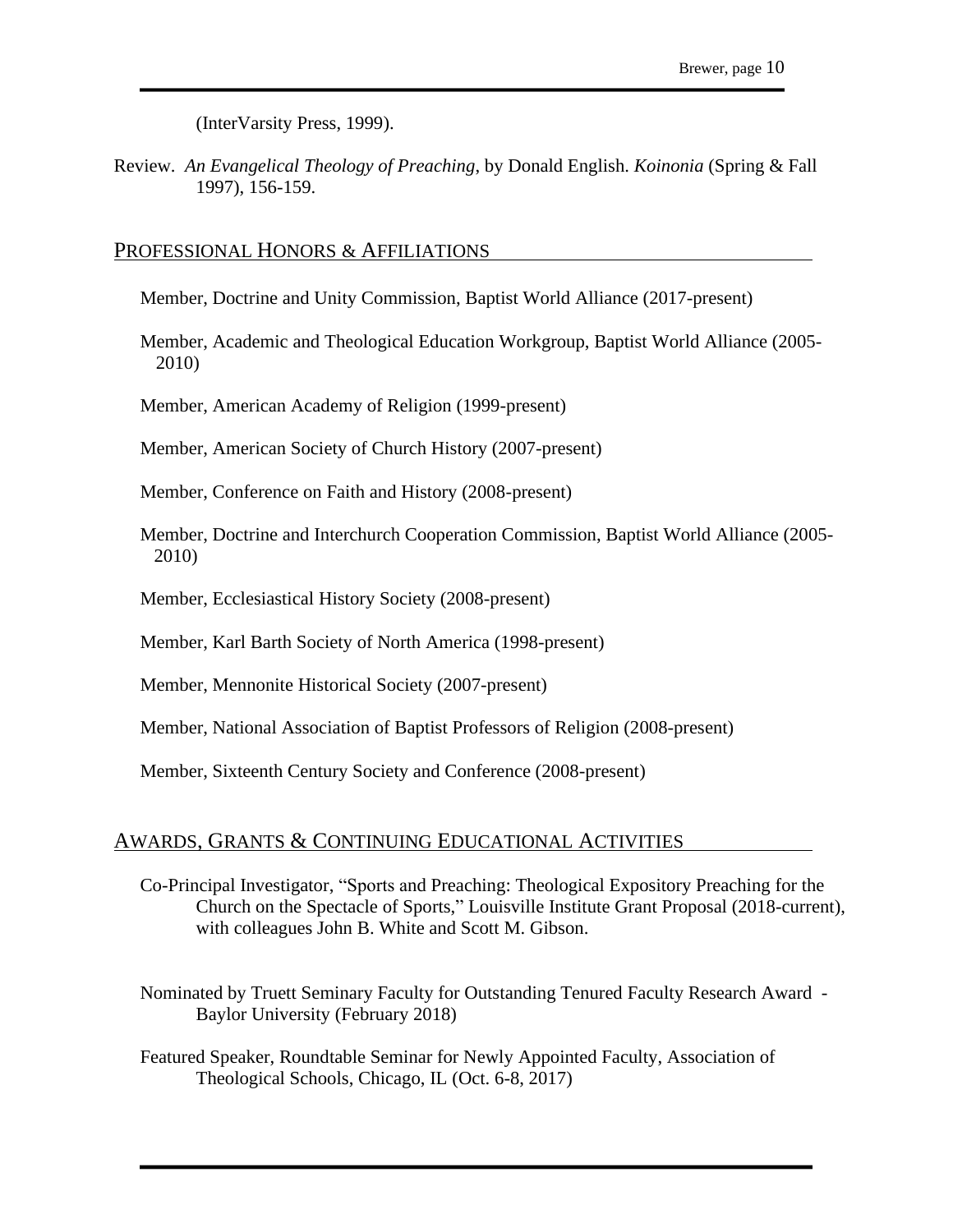- Participant, Association of Theological Schools Roundtable Seminar for Midcareer Faculty, Scottsdale, AZ (April 16-17, 2016)
- George W. Truett Theological Seminary Outstanding Professor Award (voted by graduating class, May 17, 2013)

*Communio* Faculty Retreat, Laity Lodge (May 2013)

Joe R. Engle Fellow of Preaching, Princeton Theological Seminary (Summer 2004)

## PROFESSIONAL & INSTITUTIONAL SERVICE

Member, Baylor University Honor Council (2019-present)

- Official Observer, Third Phase of the International Bilateral Conversations between the Baptist World Alliance and the Catholic Church, 2017-2021
- Co-Planner, The Bible and the Reformation, Baylor Symposium on Faith and Culture, October 25-27, 2017.
- Member, Civil Rights Issues Resolution Committee, Baylor University (2012-2019)
- Member, University Tenure Committee, Baylor University (2014-2017)
- Member, Practical Theology Faculty Search Committee, Truett (2018-2019)
- Member, Committee on Scholarship, Research, and Lectures, George W. Truett Theological Seminary (Chair - Fall 2011-Fall 2017); Member (Spring 2018-present)
- Member, Academic Planning and Policy Committee, Truett Seminary (Fall 2018-present)
- Faculty Member, George W. Truett Theological Seminary Alumni Association Committee (2008-present)
- Truett Faculty Liaison/Sponsor, Baylor University Theta Alpha Kappa Chapter (National Honor Society for Religious Studies/Theology) (2009-present)
- Member, Kyle Lake Center for Effective Preaching Committee, George W. Truett Theological Seminary (2011-2014)
- Leader, Faculty Covenant Group, Truett Seminary (Spring 2012, Fall 2014, Spring 2017, Fall 2018)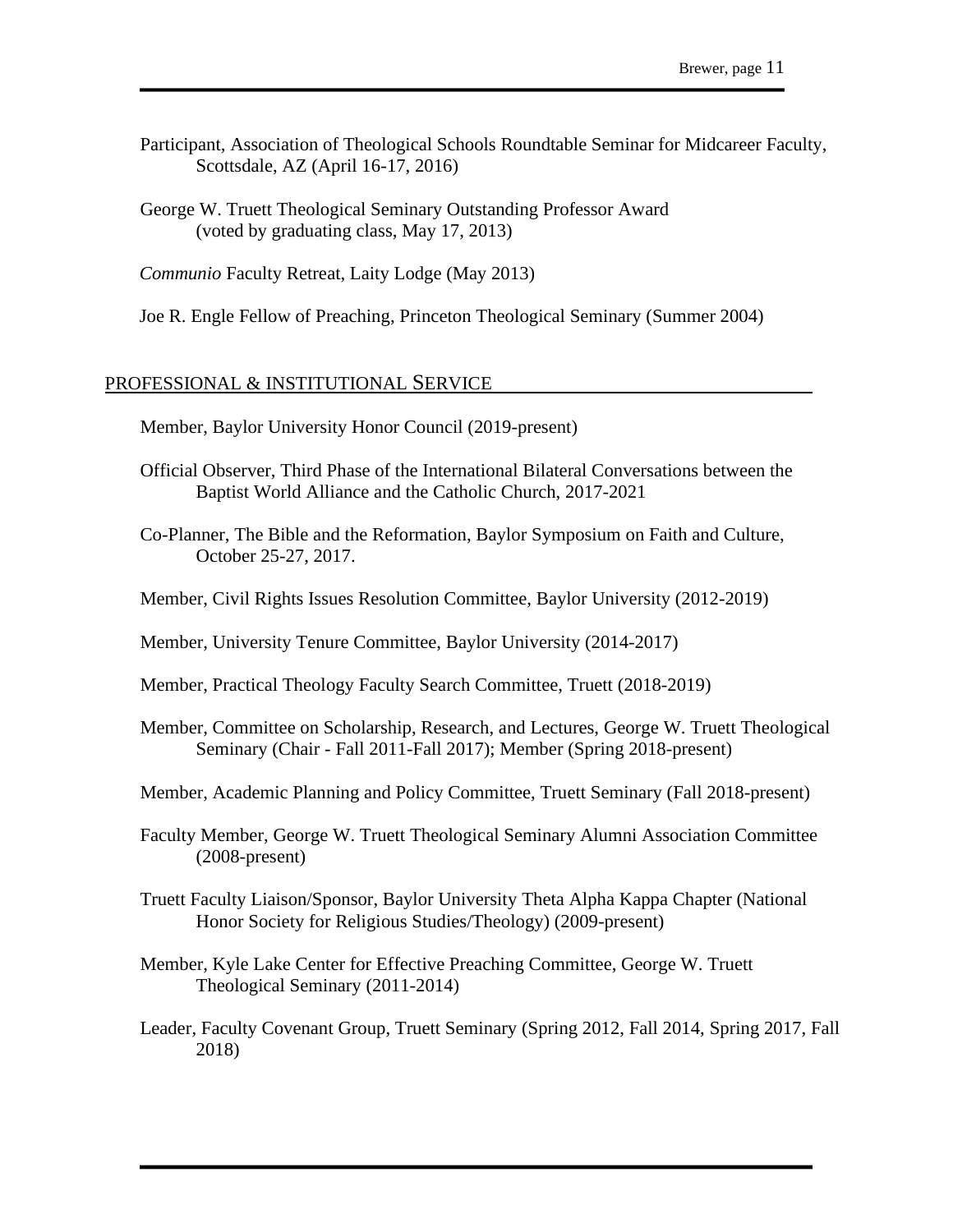- Member, Doctor of Ministry Committee, George W. Truett Theological Seminary, Baylor University (2007-2014)
- Member, Mentoring Committee, George W. Truett Theological Seminary, Baylor University (2009-2011)

Supervision of Doctor of Ministry Project - Darren Heil (2009-2013)

Supervision of Doctor of Ministry Project - David White (2012-2014)

Supervision of Doctor of Ministry Project – Reed Redus (2016-present)

Supervision of Doctor of Ministry Project – Melissa Pardun (2019-present)

Thesis Committee Member, Undergraduate in Religion – Kyle Martin (Spring 2019)

Thesis Committee Member, Master of Music Thesis – Stephen Cowden (2014-2015)

Dissertation Committee Member, Ph.D. in Reformation History – Timothy Orr (2015-2017)

- Dissertation Committee Member, Ph.D. in Reformation History Joshua Caleb Smith (2018 present)
- Dissertation Committee Member, Ph.D. in Reformation History Steven William Tyra (2019-present)
- Chair, Baptist Studies Program Advisory Board, Phillips Theological Seminary, Tulsa, OK (2005)
- Peer Reviewer, *Mennonite Quarterly Review* (2013)

Peer Reviewer, *Sixteenth Century Journal* (2014, 2018)

Peer Reviewer, *Perspectives in Religious Studies* (2016)

Peer Reviewer, *Archiv für Reformationsgeschichte* (2018)

Peer Reviewer, *International Journal of Systematic Theology* (2018)

Peer Reviewer, *Church History and Religious Culture* (2019)

Peer Reviewer, T&T Clark Int'l, Anabaptist Book Series (2019)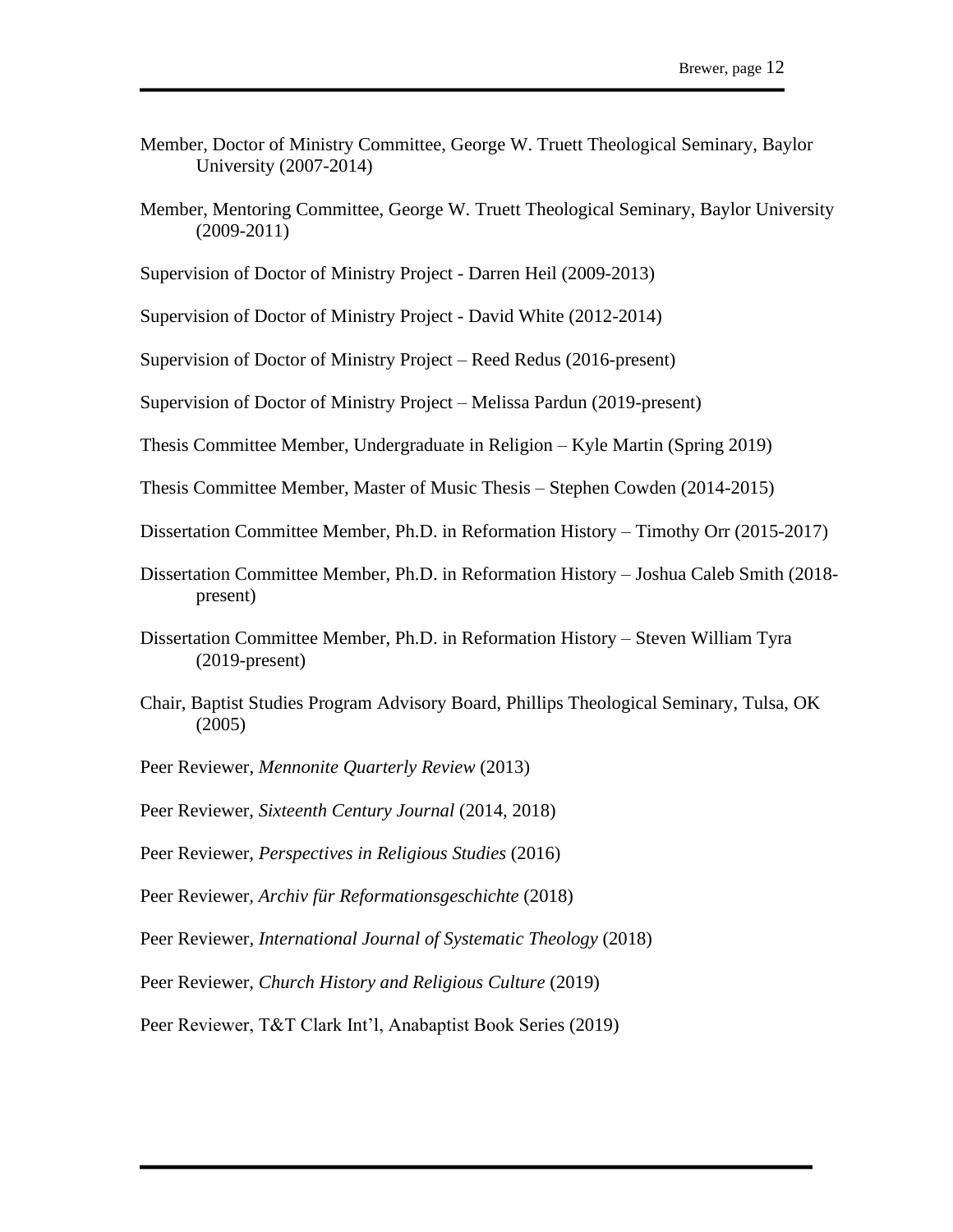# COMMUNITY SERVICE

Volunteer, Midway Education Foundation Showcase of Stars (2019)

Member of the Waco Symphony Council (2014-present)

Member of the Central Texas Choral Society (2015-2017)

Member of the Board of Directors, Waco Children's Choir (2011-2012)

Member of the Board of Directors, McLennan County Collaborative Abstinence Project (2009- 2010)

# CHURCH-RELATED ENGAGEMENTS (2007-present)

- Preacher, River Oaks Baptist Church, Houston, Texas (June 16, June 30, & Aug. 25, 2019; interim pastor, Sept. 8-present)
- Preacher, Tyler Presbyterian Church, Tyler, Texas (August 4, 2019)

Preacher, First Baptist Church, Hamilton, Texas (July 7, 2019)

- Preacher, First Baptist Church, Crawford, Texas (May 21, 2019)
- Sunday School Speaker, "Martin Luther and the Seven Sacraments," for the Books & Authors series, St. Alban's Episcopal Church, Waco, Texas (July 15, 2018).
- Conference Retreat Leader, "Restless Hearts: What Men Really Want," (three-part sermon series), First Baptist Church, Round Rock, Men's Retreat, Camp Tejas, Giddings, Texas (February 23-25, 2018).
- Teacher, "Reformation Class" (3-part church-wide adult class), St. Alban's Episcopal Church, Waco, Texas (December 3, 10, & 17, 2017)
- Teacher, "The Reformation: What Happened 500 Years Ago and Why It's Still Important Today," Columbus Avenue Baptist Church, Waco, Texas (November 26, 2017)
- Preacher, Protestant Service Reformation Sunday/500<sup>th</sup> Anniversary, Sixteenth Century Society and Conference, Milwaukee, Wisconsin (October 29, 2017)
- Worship Leader, Roundtable Seminar for Newly Appointed Faculty, Association of Theological Schools, Chicago, IL (Oct. 8, 2017)

Teacher, "The Reformation," Meadowbrook Baptist Church, Waco, Texas (October 1, 2017)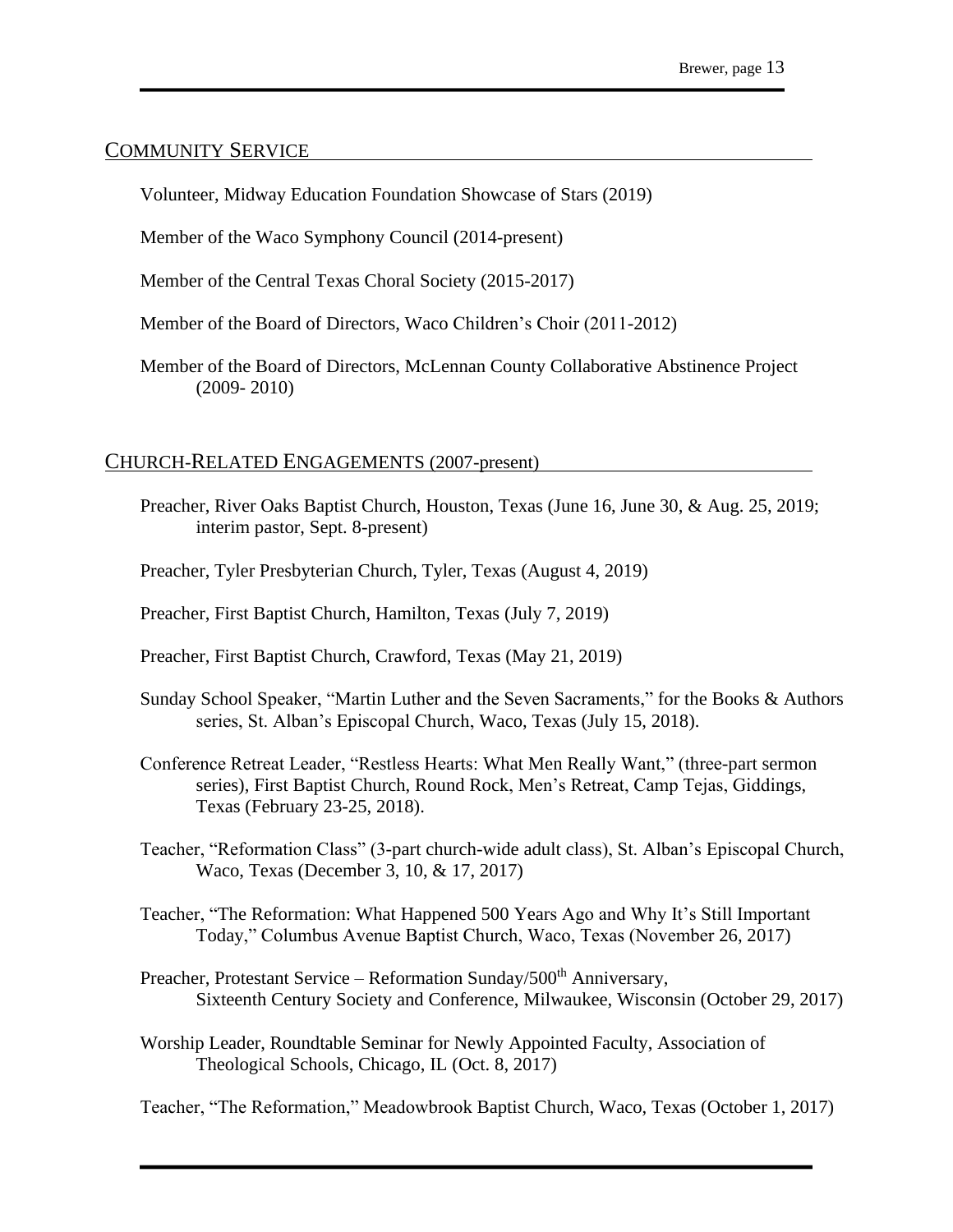- Teacher, "Martin Luther and the Reformation," Korean United Methodist Church, Waco, Texas (September 22, 2017)
- Preacher, Central Presbyterian Church, Woodway, Texas (August 13. 2017)
- Preacher, St. Alban's Episcopal Church, Waco, Texas (July 9, 2017)
- Preacher, First Baptist Church, Brownwood, Texas (June 11, 2017; March 29, 2009)
- Preacher, First Baptist Church, Rosebud, Texas (October 23, 2016)
- Preacher, First Baptist Church, Temple, Texas (October 16, 2016)
- Lecturer, "Luther, Calvin and Zwingli: The Magisterial Reformers," Wilshire Baptist Church, Dallas, Texas (November 4, 2015)
- Preacher, White Bluff Chapel, Whitney, Texas (October 11, 2015)
- Preacher, Sugar Land Baptist Church, Sugar Land, Texas (June 14, 2015)
- Preacher, First Baptist Church, Round Rock, Texas (March 2, 2014 April 14, 2014 as guest preacher; April 20, 2014-May10, 2015 as Interim Pastor, and October 16, 2016)
- Preacher, First Baptist Church, Goldthwaite, Texas (February 23, 2014)
- Preacher, Woodlawn Baptist Church, Austin, Texas (July 22, 2012; interim pastor September 2012- December 2013)
- Preacher, First Baptist Church, Chilton, Texas (July 1, 2012; Dec. 26, 2010; Dec. 27, 2009; March 15, 2009; October 5 & 12, 2008)
- Preacher, DaySpring Baptist Church, Waco, Texas (June 10, 2012; December 2, 9, 16, & 23, 2007; May 18, 2008; August 10, 2008)
- Preacher, Central Baptist Church, Livingston, Texas (January 16, 2011; interim pastor February 2011 – March 2012)
- Lecturer, "The Reformation: A Rediscovery of Grace, Salvation and Community," The Woodlands United Methodist Church, The Woodlands, Texas (February 24, 2012)
- Reformation Sunday Preacher, Fellowship Bible Church, Jacksonville, Texas (October 31, 2010)
- Bible Study Leader, Episcopal Church of the Holy Spirit, Waco, Texas (September 1, 2010; October 1, 2008)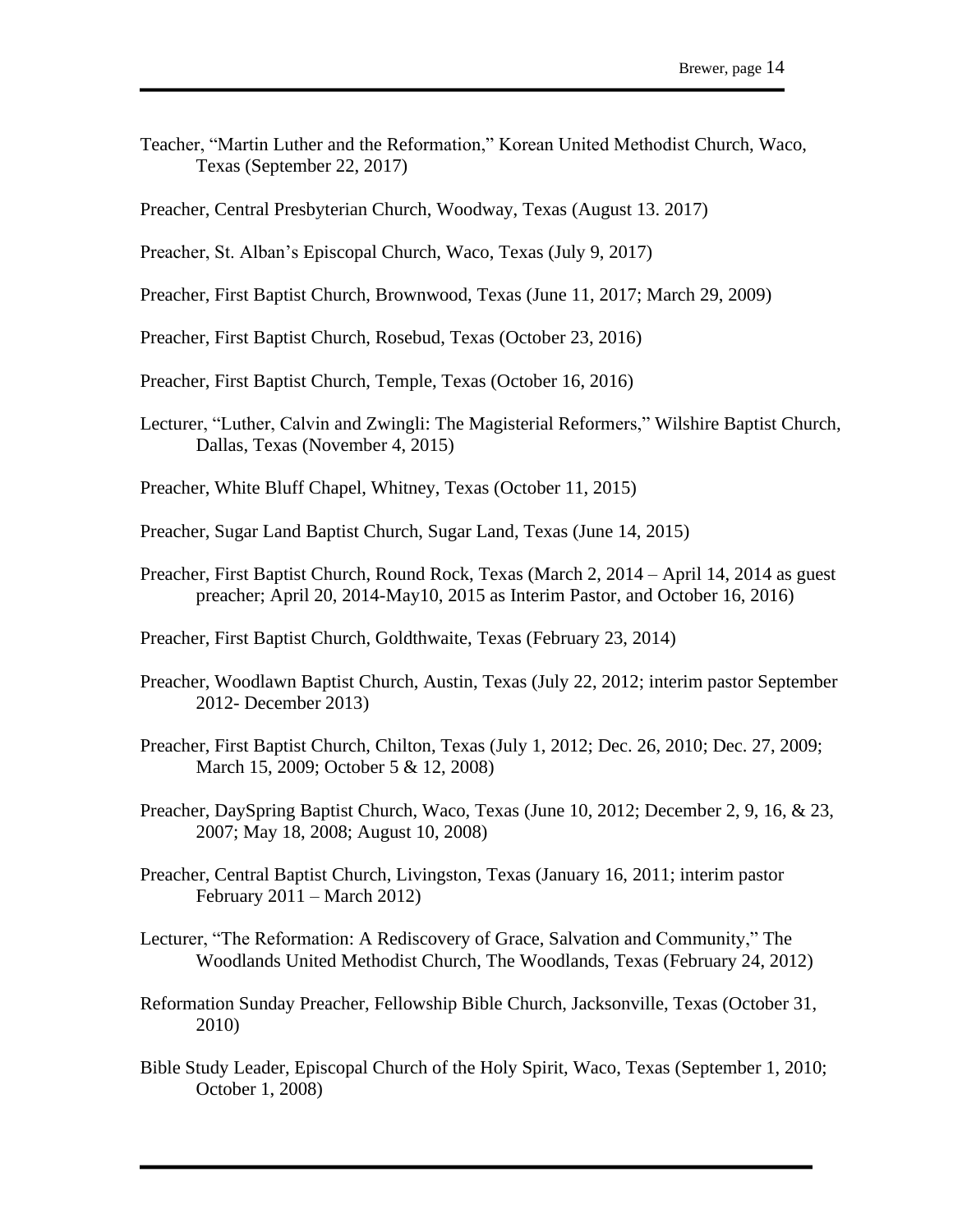- Preacher, First Baptist Church, College Station, Texas (July 25, 2010)
- Preacher, Southside Baptist Church, Palestine, Texas (July 26, 2009)
- Preacher, First Baptist Church, Bryan, Texas (July 12, 2009)
- Preacher, Spring Creek Baptist Church, Oklahoma City, Oklahoma (June 21, 2009)
- Preacher, First Baptist Church, Shreveport, Louisiana (April 5, 2009)
- Preacher, Agape Baptist Church, Ft. Worth, Texas (January 25, 2009)
- Preacher, Memorial Baptist Church, Temple, Texas (November 23, 2008)
- Preacher, First Baptist Church, Mineral Wells, Texas (August 31, 2008)
- Preacher, Columbus Avenue Baptist Church, Waco, Texas (June 22, 2008)
- Preacher, First Baptist Church, Corpus Christi, Texas (June 1, 2008)
- Lecturer, "Through the Streets: A Look at Your Personal Precepts," First Baptist Church, Bryan, Texas (April 20 & 27, 2008)
- Lenten Series Preacher, First Presbyterian Church, Hillsboro, Texas (March 19 & 20, 2008)
- Preacher, First Baptist Church, Mart, Texas (October 21 & December 30, 2007; February 24, 2008)
- Preacher, First Baptist Church, Salado, Texas (July 15, 2007)
- Sunday School Co-Teacher, *Epistle of James Class*, Dayspring Baptist Church (Spring 2009)
- Sunday School Teacher, "Theology of the Incarnation" series, Church-wide Adult Class, DaySpring Baptist Church, Waco, Texas (Advent 2008)
- Sunday School Co-Leader/Presenter, Baptist Distinctives Course, DaySpring Baptist Church, Waco, Texas (Spring 2008).
- Sunday School Co-Leader/Presenter, Bonhoeffer Course: *Life Together: The Classic Exploration of Christian Community*, DaySpring Baptist Church, Waco, Texas (Fall 2007).

# DENOMINATIONAL SERVICE

Member, Coordinating Council, Cooperative Baptist Fellowship of Mississippi (2006-2007)